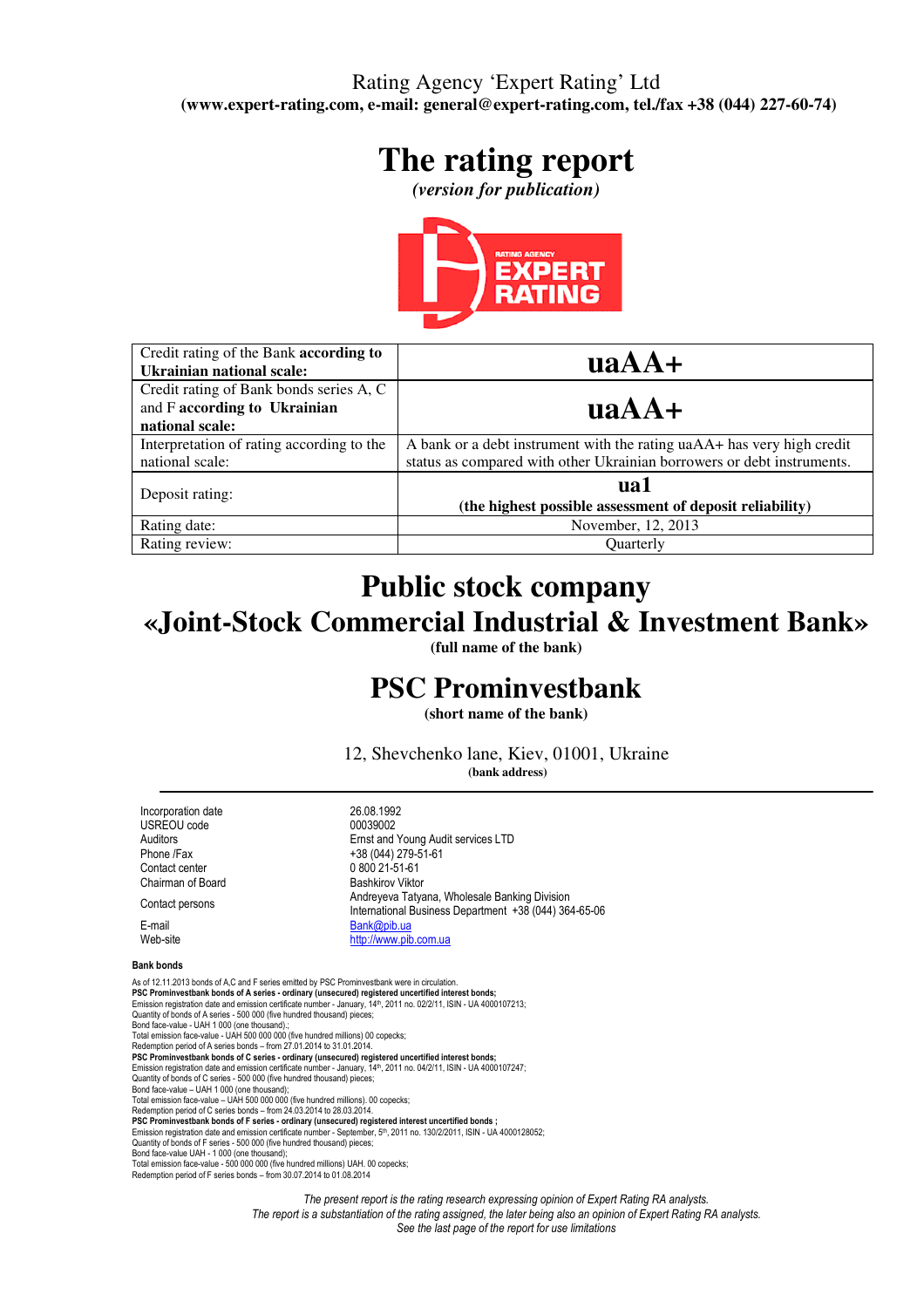#### **1. Bank overview**

On August, 26th, 1992, the Ukrainian Public stock company «Joint-Stock Commercial Industrial and Investment Bank» (PSC Prominvestbank of Ukraine) was created in Ukraine. The bank was headed by Professor Vladimir Matvienko. The bank was deriving from the Ukrainian republican bank PSC Promstroybank of the USSR, which has been actively functioning in Ukrainian SSR during the period from 1987 to 1991. Branched filial network, strong ties with large industrial companies provided for fast rates of PSC Prominvestbank development and its importance for the economy of Ukraine.

Key event occurred in the second half of 2008. In October, 2008, bank liquidity has considerably decreased due to quick outflow of funds of clients; therefore the resolution of Board of National Bank of Ukraine from October, 7th, 2008 introduced temporary administration in the Bank. In December, 2008 the State Corporation 'Bank for Development and Foreign Economic Affairs' (Vnesheconombank, Russian Federation) together with the Temporary Administration of PSC Prominvestbank have developed Bank rehabilitation plan.

On January, 15<sup>th</sup>, 2009, after transferring UAH 1,1 billion to increase the statutory capital of Bank, Vnesheconombank became majority shareholder of PSC Prominvestbank (75  $% + 3$  shares). In January, 2009, the total statutory capital of the Bank amounted to UAH 1,3 billion. In September, 2009, Vnesheconombank transferred USD 500 mln to further increase the authorised capital of Bank to UAH 5,3 billion. Thus, the share of Vnesheconombank in the authorised capital of PSC Prominvestbank made up 93,84%, and PSC Prominvestbank returned to the number of largest banks of Ukraine.

Due to prompt actions of Russian Vnesheconombank in 2008 it became possible to rescue one of the largest banks of Ukraine. During the crisis of 2008–2009 this event has essentially reduced the pressure upon Depositors Insurance Fund and relieved the tension in bank system of Ukraine. With arrival of the new shareholder crediting was renewed, the inflow of funds of clients recovered.

In 2010 the activity of PSC Prominvestbank continued to become more stable. Carrying out of balanced resource policy allowed providing for sufficient level of liquidity and prematurely returning to the National Bank of Ukraine the the total amount of UAH 7 billion refinancing funds. In August the Vnesheconombank issued a subordinated \$300 million loan for the period of 10 years to provide for further growth of PSC Prominvestbank. In 2010 rating of "Expert-Rating" PSC Prominvestbank entered the TOP-20 most reliable bank entities of Ukraine.

In 2011 the Bank changed from Closed Joint stock company to Public stock company «Joint-Stock Commercial Industrial and Investment Bank» (PSC Prominvestbank). The bank announced a retail business development strategy, based on best world practices of retail banking and upon the principle "the client is in the focus of attention". According to this strategy the Bank undertook to prepare technical and organizational structure and processes for a large scale launch of renewed retail project. Besides that, the volumes of corporate crediting were increased: in 2011 PSC Prominvestbank issued loans to legal entities by UAH 4,5 billion more than a year before.

In 2012 the Bank continued to strengthen the positions on the Ukrainian financial market. PSC Prominvestbank was recognized second in the rating of reliability of Ukrainian banks, compiled by RA "Standardrating". Also the Bank entered the TOP-10 most reliable financial organizations of the country (from the list of 82 banks) in "Expert" magazine rating. High positions of the Bank in the ratings were explained by the support of the shareholder and by active growth of activity indicators.

In 2013 Vnesheconombank contributed to the authorized capital of PSC Prominvestbank USD 365 mln; the share of Vnesheconombank in Bank authorised capital grew to 98,6 %. Also Vnesheconombank has concluded with PSC Prominvestbank a framework agreement on general conditions of provision of credit facilities, specifying general conditions of credit facilities issuance by Vnesheconombank aiming the financing of supplies of Russian industrial production (goods, works, services) to Ukraine.

Currently PSC Prominvestbank is a large, reliable and versatile financial entity with very high level of external support by the shareholder.

### **2. Market share and business activity**

As the analysis of PSC Prominvestbank key business performance indicators proves, in the last 3–4 years the Bank managed to hold very stable positions in the bank system of Ukraine. From 01.01.2010 to 01.10.2013 PSC Prominvestbank occupied alternately fifth, sixth, and seventh position in NBU assets rating.

The share of PSC Prominvestbank assets in assets and liabilities of bank system can also be deemed stable. So, from 01.01.2010 to 01.10.2013 the share of Bank assets in system assets decreased only by 0.22 p.p. to 3.27  $\%$ , and in the past periods this share was stably kept at the level of 3,48–3,67 %.

Bank share in liabilities, on the contrary, grew by 0,02 p.p. making up 3,32 %. as of 01.10.2013. At the same time for the analyzed period Bank share in system liabilities fluctuated from 3,3 to 3,77 % that is also proving to the stability of the ratio of PSC Prominvestbank work scale to the scale of operations in bank system of Ukraine *(tab. 1)*.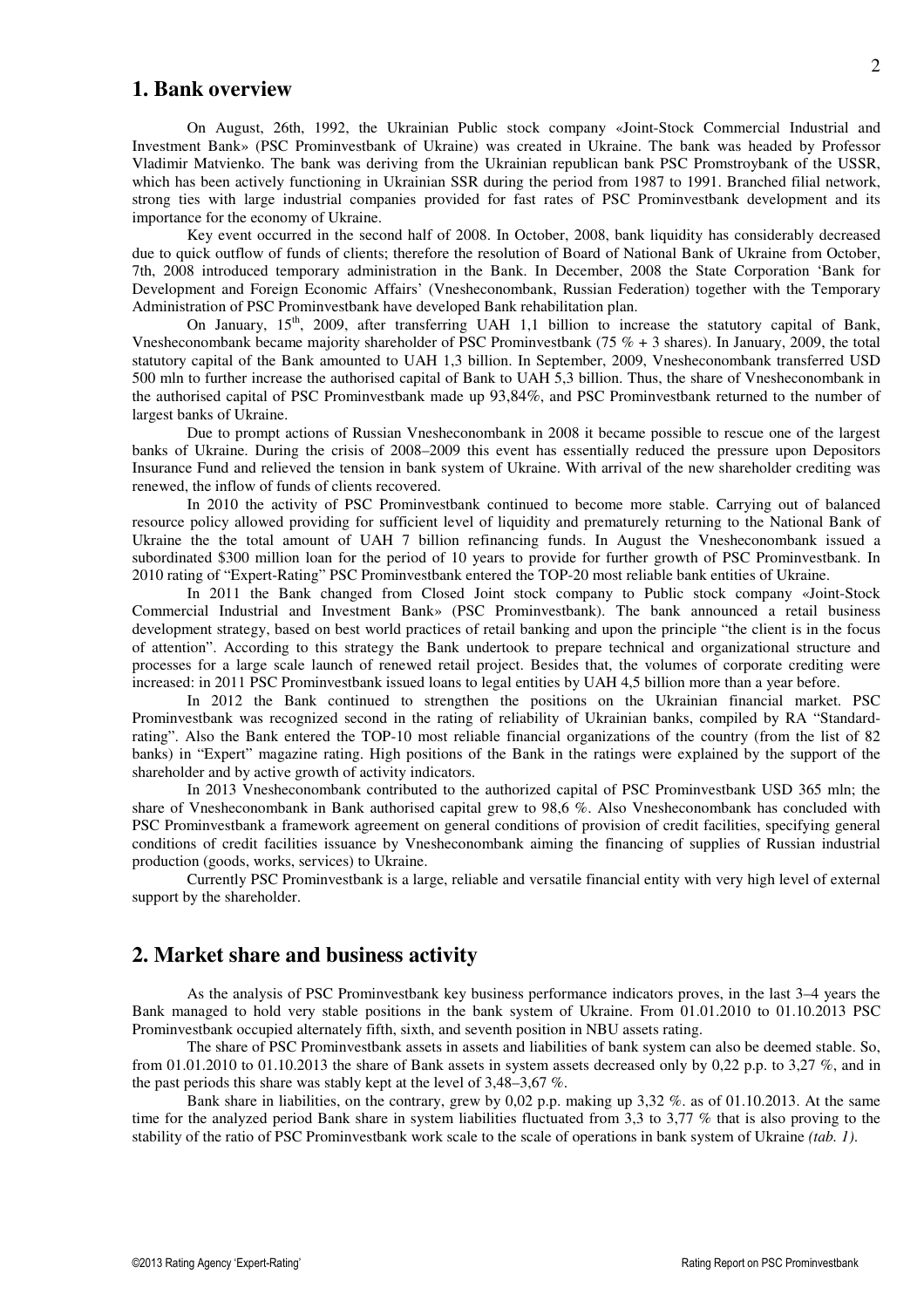| ٠<br>I<br>×<br>۹<br>×<br>v |
|----------------------------|
|                            |

| able |
|------|
|------|

**PSC Prominvestbank assets and liabilities for 9 months of 2013** 

|                                     |                  |             | т остан години соворители изменя интернетивности и политика от 2012 |            |            |              |                      |  |  |  |
|-------------------------------------|------------------|-------------|---------------------------------------------------------------------|------------|------------|--------------|----------------------|--|--|--|
|                                     | (UAH mln., $%$ ) |             |                                                                     |            |            |              |                      |  |  |  |
| <b>Indicators</b>                   | 01.10.2013       | 01.01.2013  | 01.01.2012                                                          | 01.01.2011 | 01.01.2010 | Change       | Growth rate.<br>$\%$ |  |  |  |
| Bank assets                         | 40236.687        | 41318.058   | 38160.931                                                           | 34612.855  | 30437.197  | 9799490      | 32.20%               |  |  |  |
| Banking system assets               | 1232004.212      | 1127179.379 | 1054272.287                                                         | 942083.994 | 873449.574 | 358554,638   | 41.05%               |  |  |  |
| Share of Bank in system assets      | 3.27%            | $3.67\%$    | 3.62%                                                               | 3.67%      | 3.48%      | $-0.22 p.p.$ |                      |  |  |  |
| <b>Bank liabilities</b>             | 34915.174        | 36044.661   | 33079.043                                                           | 30023.113  | 24827.624  | 10087.550    | 40.63%               |  |  |  |
| Banking system liabilities          | 1053226.265      | 956983.118  | 898785.345                                                          | 804358.877 | 753241.949 | 299984.316   | 39.83%               |  |  |  |
| Share of Bank in system liabilities | 3.32%            | 3.77%       | 3.68%                                                               | 3.73%      | 3.30%      | 0.02 p.p.    |                      |  |  |  |
| Position in NBU assets ranking      |                  |             |                                                                     |            |            |              |                      |  |  |  |

*Source: the data by PSC Prominvestbank*, NBU, RA Expert Rating calculations

Thus, the analysis of PSC Prominvestbank scale of work indicates clearly Bank's stable position in the banking system of Ukraine, and substantial share of assets and liabilities indicators' volume. The analysis of PSC Prominvestbank scale of work also allows concluding that its activity in Ukraine has systemic character (i.e. Bank's activity is essential for the economy of Ukraine and for its stability).

## **3. Capital adequacy and external support**

As analysis has shown, for the 9 months of 2013 shareholders' equity of PSC Prominvestbank grew on 5,76%. Strengthening of Bank capital base continued mainly at the expense of such balance item as 'unregistered equity payments'. As PSC Prominvestbank accounts show, from the beginning of 2013 its major shareholder — the Russian Vnesheconombank raised unregistered equity payments to UAH 2,918378 billion. Such step allowed not only compensating UAH 2,63 billion loss, but also led to the growth of Bank shareholders' equity.

*Table 2* 

**PSC Prominvestbank shareholders' equity for 9 months of 2013** 

|                              |               |            |           | (UAH th, $%$ ) |
|------------------------------|---------------|------------|-----------|----------------|
| <b>Indicators</b>            | 01.10.2013    | 01.01.2013 | Change    | Growth rate, % |
| Bank statutory capital       | 5 280 919     | 5 298 715  | $-17796$  | $-0.34%$       |
| Additional paid-in capital   | 18861         | 5 3 0 0    | 13 561    | 255.87%        |
| Unregistered equity payments | 2918378       |            | 2918378   |                |
| Unallocated profit           | (4 987 551)   | (2357918)  | 2 629 633 | 111,52%        |
| Reserve fund and other funds |               |            |           |                |
| Revaluation reserve          | 2 090 906     | 2 085 535  | 5 3 7 1   | 0,26%          |
| Total shareholders' equity   | 5 3 2 1 5 1 3 | 5 031 632  | 289 881   | 5,76%          |

*Source: the data by PSC Prominvestbank*, NBU, RA Expert Rating calculations

Throughout 9 months of 2013 Vnesheconombank provided an evident external support to the business in Ukraine. This support was sufficient for the Bank to enable it observing N2 and N3 normatives with a margin that was substantial and sufficient for a major bank. Though N2 and N3 of PSC Prominvestbank as of 01.10.2013 were below the mean value of these normatives in banking system, nevertheless such situation is intrinsic practically for all the banks of first group upon NBU classification *(tab. 3)*.

*Table 3* 

#### **The data on the changes of capital normatives in PS**С **Prominvestbank for 9 months 2013**

|                                                      |                 |                   | 01.10.2013   | 01.01.2013        |              |  |
|------------------------------------------------------|-----------------|-------------------|--------------|-------------------|--------------|--|
| Indicator                                            | Normative value | <b>Bank value</b> | System value | <b>Bank value</b> | System value |  |
| Regulatory capital (N1)                              | $>120$ mln.     | 5 238 795         |              | 5 364 630         |              |  |
| Regulatory capital adequacy normative (N2)           | >10%            | 13.22%            | 17.92%       | 13.98%            | 18,06%       |  |
| Normative ratio regulatory capital/total assets (N3) | >9%             | 11,61%            | 13.87%       | 12.62%            | 14,89%       |  |

*Source: the data by PSC Prominvestbank*, NBU, RA Expert Rating calculations

The analysis of N2 and N3 changes for the last 12 months has shown that throughout this period these normatives were also observed with substantial margin, and were stable enough. As of 01.06.2013 they were 23,17% and 20,88% accordingly. But in August-September N2 and N3 values returned to the earlier range.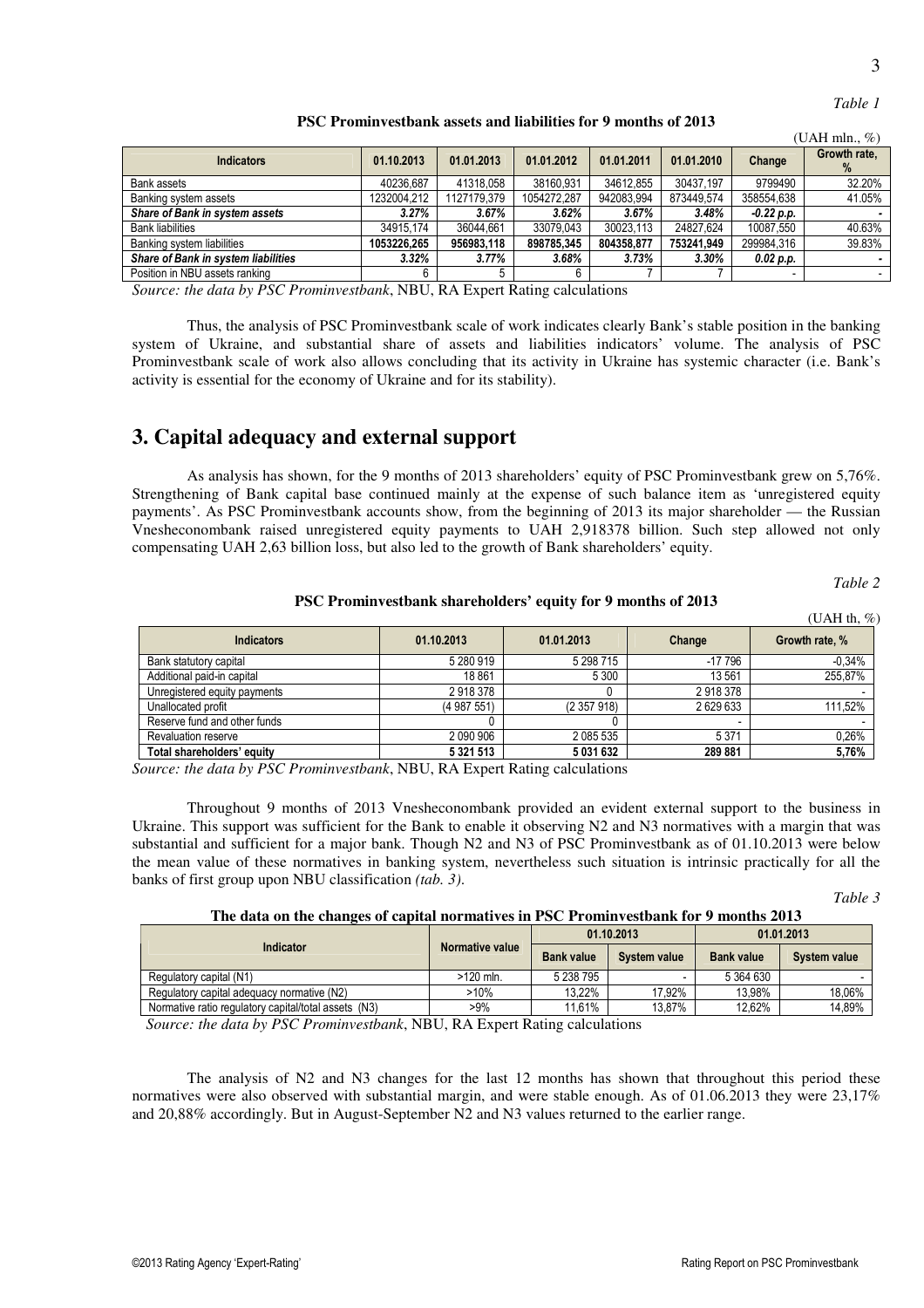

By RA Expert Rating estimates, Vnesheconombank of the Russian Federation possesses sufficient resource base to provide external support to the business in Ukraine. On the beginning of 2013 Vnesheconombank assets constituted 2588,9 billion rubles (ca. USD 85 billion). For comparison, it makes approximately 60% of the assets of the whole bank system of Ukraine as of 01.01.2013 *(tab. 4)*.

*Table 4* 

#### **Separate performance indicators of Vnesheconombank of Russian Federation for 2008–2012.**

|        |        |                      |        |        |        | (billion Russian rubles, $\%$ ) |
|--------|--------|----------------------|--------|--------|--------|---------------------------------|
| 2012   | 2011   | 2010                 | 2009   | 2008   | Change | Growth rate,<br>%               |
| 2588,9 | 2296.5 | 1891.2               | 1868.6 | 1613.9 | 975.0  | 60.41%                          |
| 720.2  | 505.4  | 348.9                | 281.6  | 191.2  | 529.0  | 276.67%                         |
| 527,8  | 402.7  | 254                  | 138,8  | 103.5  | 424.3  | 409,95%                         |
|        |        | $\sim$ $\sim$<br>- - | $\sim$ | $  -$  |        |                                 |

*Source*: Annual report of Vnesheconombank of Russian Federation for 2012

The extent of external support which Vnesheconombank of the Russian Federation can provide to the business in Ukraine is enhanced by that fact that Vnesheconombank of the Russian Federation is totally owned by Russian Federation and is controlled by the government of this country. Moreover, Vnesheconombank of the Russian Federation is officially the agent of the government of Russian Federation and is not simply close to, but actually integrated into Russian ruble emission area, i.e. has the possibility both to receive injections in its capital from the state, and to have guaranteed access to refinancing by Central Bank of the Russian Federation.

## **4. Quality of assets**

The analysis of dynamics and structure of PSC Prominvestbank main asset items for 9 months 2013 proves to the following:

- insignificant correction of Bank active transactions' volume can be noted. So, cash and cash equivalents from the beginning of the year reduced by 11,34%, funds in other banks — by 3,24%, and credits and debts of clients — on 4,79 %;
- PSC Prominvestbank, despite obvious advancement of households' crediting, still remains a corporate bank: credits to legal persons as of 01.10.2013 occupied 99,57% of loan portfolio or 69,77% of Bank assets *(tab. 5)*.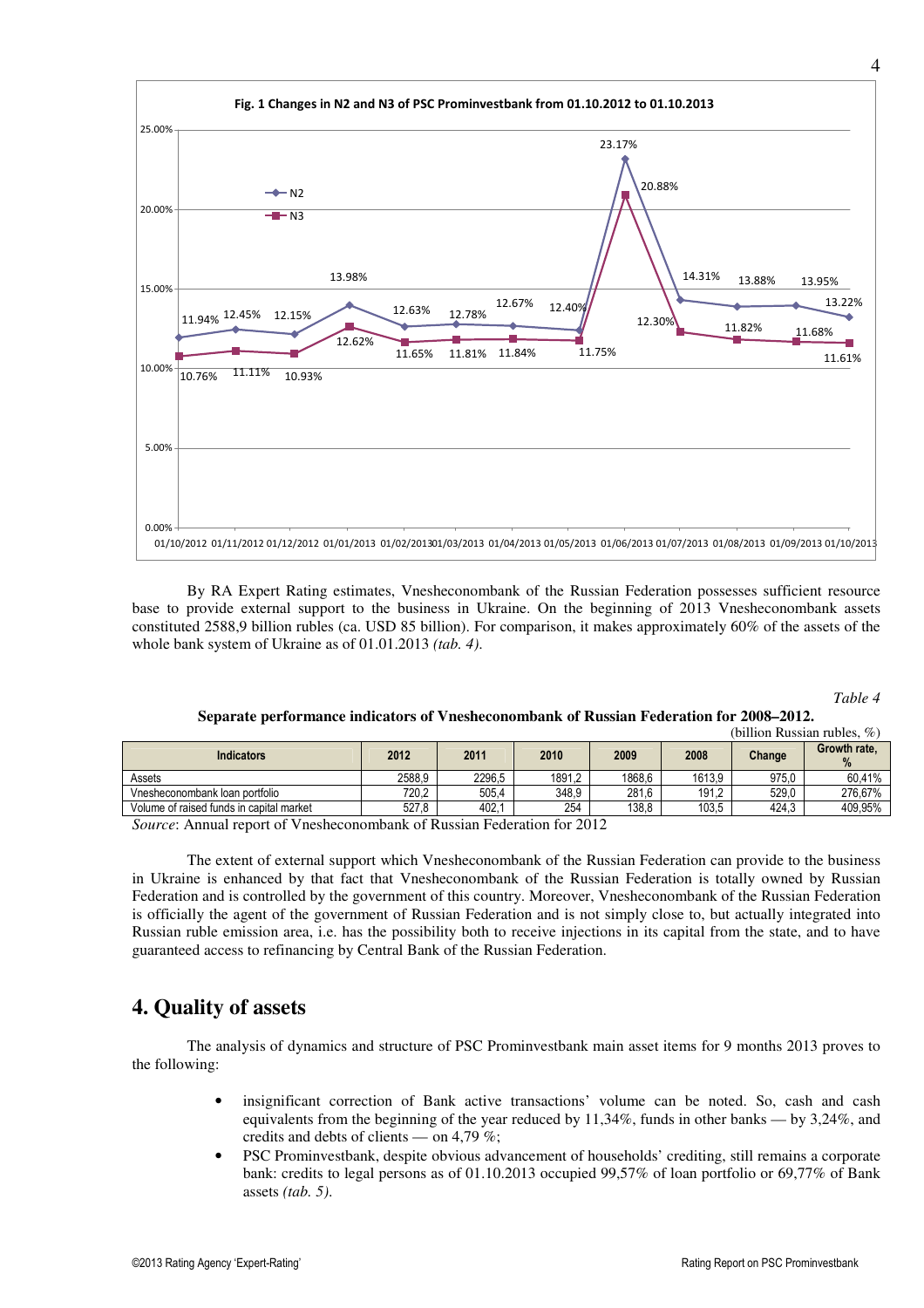*Table 5* 

#### **PSC Prominvestbank assets for 9 months of 2013**

|                                         |            |            |              | (UAH th, $%$ ) |
|-----------------------------------------|------------|------------|--------------|----------------|
| Indicator                               | 01.10.2013 | 01.01.2013 | Change       | Growth rate, % |
| Cash and cash equivalents               | 2692221    | 3 036 659  | $-344438$    | $-11,34\%$     |
| Reserve funds in NBU                    | 141 915    | 74 714     | 67 201       | 89,94%         |
| Funds in other banks                    | 1405062    | 1452059    | -46 997      | $-3,24%$       |
| Loans and debt of clients, incl:        | 28 074 002 | 29 486 466 | $-1412464$   | $-4,79%$       |
| - loans and debts of legal entities     | 27 954 243 | 29 379 771 | $-1$ 425 528 | $-4.85%$       |
| - loans and debts of individuals        | 119 759    | 106 695    | 13 0 64      | 12,24%         |
| Loan loss and clients debt provisioning | 4 962 892  | 1813466    | 3 149 426    | 173,67%        |
| Portfolio securities for sale           | 3 370 616  | 2835756    | 534 860      | 18,86%         |
| Portfolio securities to redeem          | 0          |            |              |                |
| Fixed capital and intangible assets     | 2859711    | 2695696    | 164 015      | 6,08%          |
| Other financial assets                  | 346 631    | 279 616    | 67015        | 23,97%         |
| Total assets:                           | 40 236 687 | 41 193 480 | -956 793     | $-2,32%$       |

*Source: the data by PSC Prominvestbank*, NBU, RA Expert Rating calculations

Loan portfolio quality remains one of the weak spots of PSC Prominvestbank. 8 % of credits belonged to the fourth category of credits, and  $11\%$  — to the fifth category upon NBU classification as of 01.10.2013. I.e. about fifth part of PSC Prominvestbank loan portfolio was referable to negatively classified assets (*fig. 2*).



The Agency believes that the satisfactory level of quality of PSC Prominvestbank loan portfolio is not a key problem of the Bank, it rather belongs to a category of predictable challenges. When acquiring PSC Prominvestbank in 2009, Vnesheconombank was totally aware that this financial institution needs serious rehabilitation and the problem indebtedness accumulated by the Bank from the beginning of 90-s, cannot be instantly removed from the portfolio. Judging by dynamics of PSC Prominvestbank reserves this process of Bank assets detoxification extended for several years. In this situation it is crucial that the major shareholder of PSC Prominvestbank — the Russian Vnesheconombank actively participates in rehabilitation process of the affiliated Ukrainian bank and provides it with resources needed for stable functioning.

Moreover, according to the Agency, throughout 2013 PSC Prominvestbank showed growth of credit activity, developing operations with new borrowers. So, from the beginning of year issue of loans has been announced to such companies as state enterprise "Electrotyazhmash plant" (Kharkov), state enterprise NAEK "Energoatom" etc.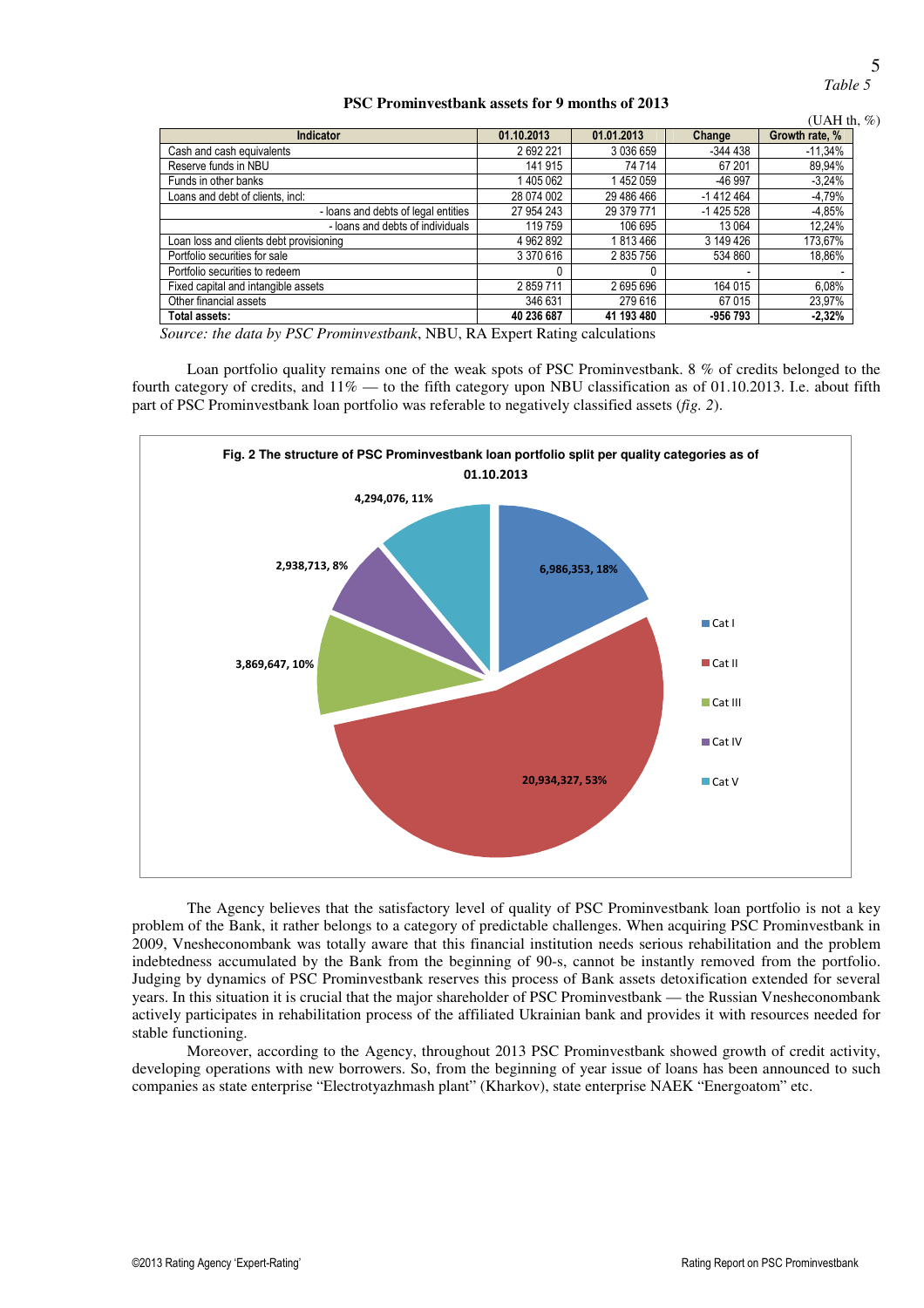## **5. Liquidity**

The situation with liquidity provision in PSC Prominvestbank can be characterized as excellent. As of 01.10.2013 PSC Prominvestbank instant liquidity normative (N4) exceeded the mean value in the system by 13,08 p.p., N5 was observed in excess to specification by 31,91 p.p., and N6 was above normative value by 7,41 p.p. *(tab. 6)*.

| unu |  |
|-----|--|
|-----|--|

|                                     |                 |                   | 01.10.2013   | 01.01.2013        |              |  |
|-------------------------------------|-----------------|-------------------|--------------|-------------------|--------------|--|
| Indicator                           | Normative value | <b>Bank value</b> | System value | <b>Bank value</b> | System value |  |
| Instant liquidity normative (N4)    | >20%            | 69.35%            | 56.27%       | 101.72%           | 69,26%       |  |
| Current liquidity normative (N5)    | >40%            | 71.91%            | 87,95%       | 88.02%            | 79,09%       |  |
| Short term liquidity normative (N6) | $>60\%$         | 67.41%            | 88,27%       | 83.80%            | 90,28%       |  |

|  |  | Data on changes in liquidity normatives of PSC Prominvestbank for 9 months 2013 |  |
|--|--|---------------------------------------------------------------------------------|--|
|  |  |                                                                                 |  |

*Source: the data by PSC Prominvestbank*, NBU, RA Expert Rating calculations

The analysis of monthly changes of liquidity proves to that PSC Prominvestbank throughout the last 12 months adhered to N4, N5 and N6 normatives with a good margin above the boundary value established by NBU (*fig. 3*).



Therefore, the Agency concludes that throughout the last 12 months the Bank has been well provided with quick assets, and the above is positively influencing its credit rating.

## **6. Bank incomes, expenses and profit**

The analysis of dynamics of some income and expenses items of PSC Prominvestbank has revealed a number of trends outlining the situation developed in the Bank following the results of 9 months 2013. So, for 9 months 2013 net interest income of PSC Prominvestbank decreased on 7,96% compared versus same period of 2012, on the contrary the net commission of Bank has grown on UAH 86,947 million, or on 43,8%. The growth of net commission income has with excess covered NII decrease. Significant growth of results from foreign currency transactions by UAH 108,226 million should be also regarded as positive trend. *(Tab. 7)*.

However, despite of generally positive trends of 9 months of 2013, PSC Prominvestbank ended this period with UAH 2,631 billion dead loss. According to the Agency, this loss is of technical nature and is due to considerable expenses of the Bank for provisioning credit operations. The agency reminds that from the beginning of 2013 loan and debts of clients impairment reserves of PSC Prominvestbank have grown by UAH 3,149 billion. (see tab. 5).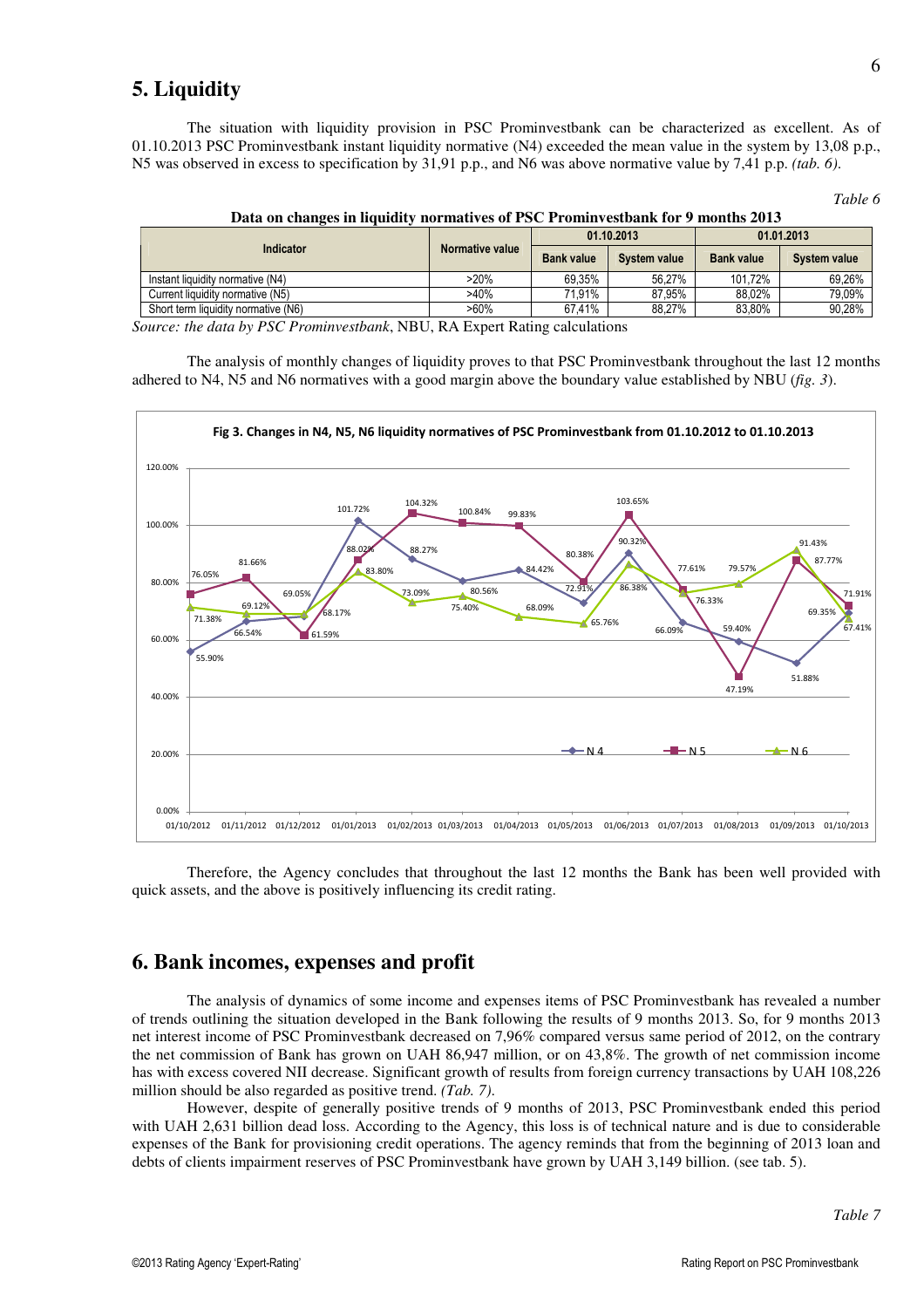#### **Data on the changes in separate income and expenses items and net profit of PSC Prominvestbank for 9 months of 2013**

|                                          |           |           |         | (UAH th, $\%$ ) |
|------------------------------------------|-----------|-----------|---------|-----------------|
| <b>Indicators</b>                        | 9 m 2013  | 9 m 2012  | Change  | Growth rate, %  |
| Net interest income                      | 920 551   | 1 000 191 | -79 640 | $-7.96%$        |
| Net fee and commission income            | 285 434   | 198 487   | 86 947  | 43.80%          |
| Foreign currency transactions            | 117 078   | 8852      | 108 226 | 1222.62%        |
| Administrative and other operative costs | 962 308   | 926 826   | 35482   | 3.83%           |
| Net profit (loss)                        | (2630664) | (10737)   |         | $\blacksquare$  |

*Source: the data by PSC Prominvestbank*, NBU, RA Expert Rating calculations

Thus, despite a considerable loss following the results of 9 months of 2013, the Agency draws attention to the technical character of the given loss and reminds that the Bank was in due time refinanced by the shareholder, and its result excluding growth of reserves on credit operations is positive.

## **7. Other factors considered at rating**

#### *Interaction with state authorities*

The analysis of bank reports to NSSMC and of the register of court decisions has not revealed any substantial risks connected with participation of Bank in litigations with authorities in Ukraine.

#### *Management*

With arrival of the new shareholder to PSC Prominvestbank in 2009 Bank management also was changed. The Agency estimates as high the qualification of the team of executives (board) which members have extensive work experience both in Ukraine, and abroad.

**Bashkirov Victor — Chairman of Board of PSC Prominvestbank.** 

Born on February, 14th, 1971.

- In 1994 graduated from Moscow State Institute of International Relations of the Ministry of Foreign Affairs of Russian Federation with the specialty "International economic relations" and obtained the qualification of international economic relations economist.

- The experience of work of Bashkirov V. in bank system totals 18 years, on managing positions — over 10 years.

- From November, 1993 till September, 1997 worked on the positions of dealer, senior dealer of Currency and Finance Department in CITIBANK CB.

- In August, 1997 enters the Board of CITYBANK CB.

- September, 1997 – December, 1998 — Deputy Head of Currency and Finance Department in CITIBANK CB.

- January, 1999 – January, 2000 — Member of Board – Head of Currency and Finance Department in CJSC CITYBANK Ukraine.

- January, 2000 – September, 2002 — Manager of St.-Petersburg Branch, Vice-President of CITYBANK CB.

- September, 2002 – March, 2004 — Head of Department of private clients services of CITYBANK CB in Moscow.

- March, 2004 – September, 2004 — President of CITYBANK Egypt Retail bank.

- September, 2004 – April, 2007 — member of Board - Head of Retail Business Unit of JSC "Alpha Bank".

- May, 2007 – March, 2009 — Head of Representative Office of Limited company with share capital Cranwell Investments Pte. Ltd. (Temasek Holding).

- March, 2009 — appointed Chairman of Board of 'Joint-Stock Commercial Industrial and Investment Bank' — PSC Prominvestbank (Ukraine).

**Yutkin Vyacheslav —** First Deputy Chairman of Board of PSC Prominvestbank.

Born on October, 11th, 1952 in Daugavpils (Latvia).

- In 1999 graduated from the Ukrainian Academy of Foreign Trade upon the specialty "Foreign trade activities Management".

- In 1979 graduated from Taras Shevchenko National University of Kiev upon the speciality 'Journalism'.

- January, 1976 – December, 1996 — service in State Security bodies.

- January, 2002 – March, 2008 — Chairman of Supervisory Board of Joint-Stock Company 'Commercial bank NRB-Ukraine'.

- March, 2008 – April, 2008 — adviser of the Chairman of the Supervisory Board of Joint-Stock Company 'NRB BANK'.

- April, 2008 – June, 2008 — Interim Chairman of Board of Joint-Stock Company 'NRB BANK'.

- June, 2008 – November, 2008 — Chairman of Board of JSC 'SB Savings Bank of Russia'.

- March, 2009 – appointed First Deputy Chairman of Board of PSC Prominvestbank.

Also a number of authoritative specialists in the area of risk management and management of operational and financial activity of bank make part of the Board.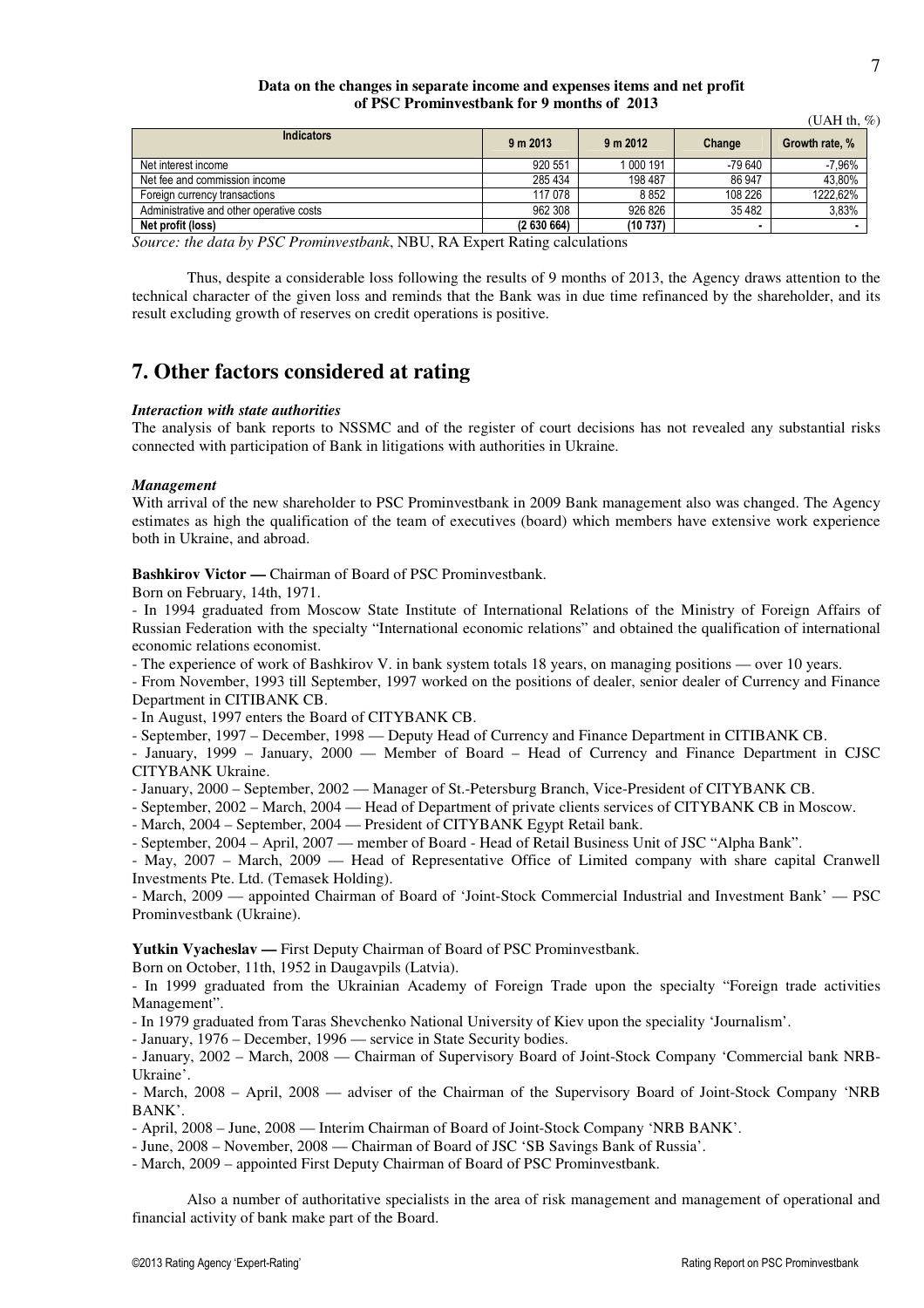### **8. Summary of rating results**

At the meeting of rating committee decision was taken to assign PSC Prominvestbank (USREOU code 00039002) a credit rating at the level **uaAA+** according to the national Ukrainian scale. Also the rating was assigned to the bonds of Bank of series A, C and F. The borrower or the separate debt instrument with uaAA+ rating is characterized by very high credit status in comparison with other Ukrainian borrowers or debt instruments. Also the agency decided to assign the deposits of PSC Prominvestbank the rating at the level **ua1** — highest possible one.

Summarizing the results of rating, and assigning so high level of credit rating the Agency was guided by the following key conclusions:

1. The analysis of PSC Prominvestbank scale of work indicates clearly Bank's stable position in the banking system of Ukraine, and that Banks' activity has essential nature for the economy of Ukraine. So, from 01.01.2010 to 01.10.2013 the share of assets of Bank in assets of bank system of Ukraine has decreased only on 0,22 p.p. to 3,27%, and during the previous periods this share was stably kept at the level of 3,48–3,67%. Bank share in system liabilities, on the contrary, has grown on  $0.02$  p.p., having reached  $3.32\%$  as of  $01.10.2013$ .

2. As of 01.10.2013, the regulatory capital of PSC Prominvestbank constituted UAH 5,239 billion, regulatory capital adequacy normative was equal to 13,22% that on 3,22 p.p. exceeded the standard value established by NBU. As of the same date equity/assets ratio constituted 11,61% that was above standard value on 2,61 p.p.

3. The liquidity provision in PSC Prominvestbank is characterized as high. As of 01.10.2013 PSC Prominvestbank instant liquidity normative exceeded the NBU established normative by 49,35 p.p., and the mean system value by 13,08 p.p. As of the same date short liquidity normative was observed in excess of boundary value by 7,41 p.p. As a whole, throughout the last 12 months PSC Prominvestbank supported an essential stock of liquidity normatives.

4. For 9 months of 2013 net interest income of PSC Prominvestbank decreased on 7,96% compared versus same period of 2012. The net commission of Bank has grown on UAH 86,947 million, or on 43,8%. The growth of net commission income has covered NII decrease. Significant growth of results from foreign currency transactions by UAH 108,226 million should be also regarded as positive trend. However, despite of generally positive trends of 9 months of 2013, PSC Prominvestbank ended this period with UAH 2,631 billion dead loss. According to the Agency, this loss is of technical nature and is due to considerable expenses of Bank for provisioning credit operations. So, from the beginning of 2013 loan and debts of clients' impairment reserves of PSC Prominvestbank have grown by UAH 3,149 billion.

5. Loan portfolio quality is one of the factors constraining PSC Prominvestbank credit rating. 8% of credits belonged to the fourth category of credits, and 11% — to the fifth category upon NBU classification as of 01.10.2013. I.e. about fifth part of PSC Prominvestbank loan portfolio was referable to negatively classified assets.

6. In 2009 the State corporation 'Bank for Development and Foreign Economic Affairs' (Vnesheconombank of Russian Federation) became key shareholder of PSC Prominvestbank. For the 5 years Vnesheconombank has repeatedly in practice provided external support to PSC Prominvestbank. The extent of external support which Vnesheconombank of the Russian Federation can provide to the business in Ukraine is enhanced by that fact that Vnesheconombank of the Russian Federation is totally owned by Russian Federation and is controlled by the government of this country and has the possibility both to receive injections in its capital from the state, and to have guaranteed access to refinancing by Central Bank of the Russian Federation. As of 01.11.2013 Vnesheconombank owned 98,6% of PSC Prominvestbank stocks.

*See the complete substantiation of RA 'Expert Rating' rating in the rating report.*